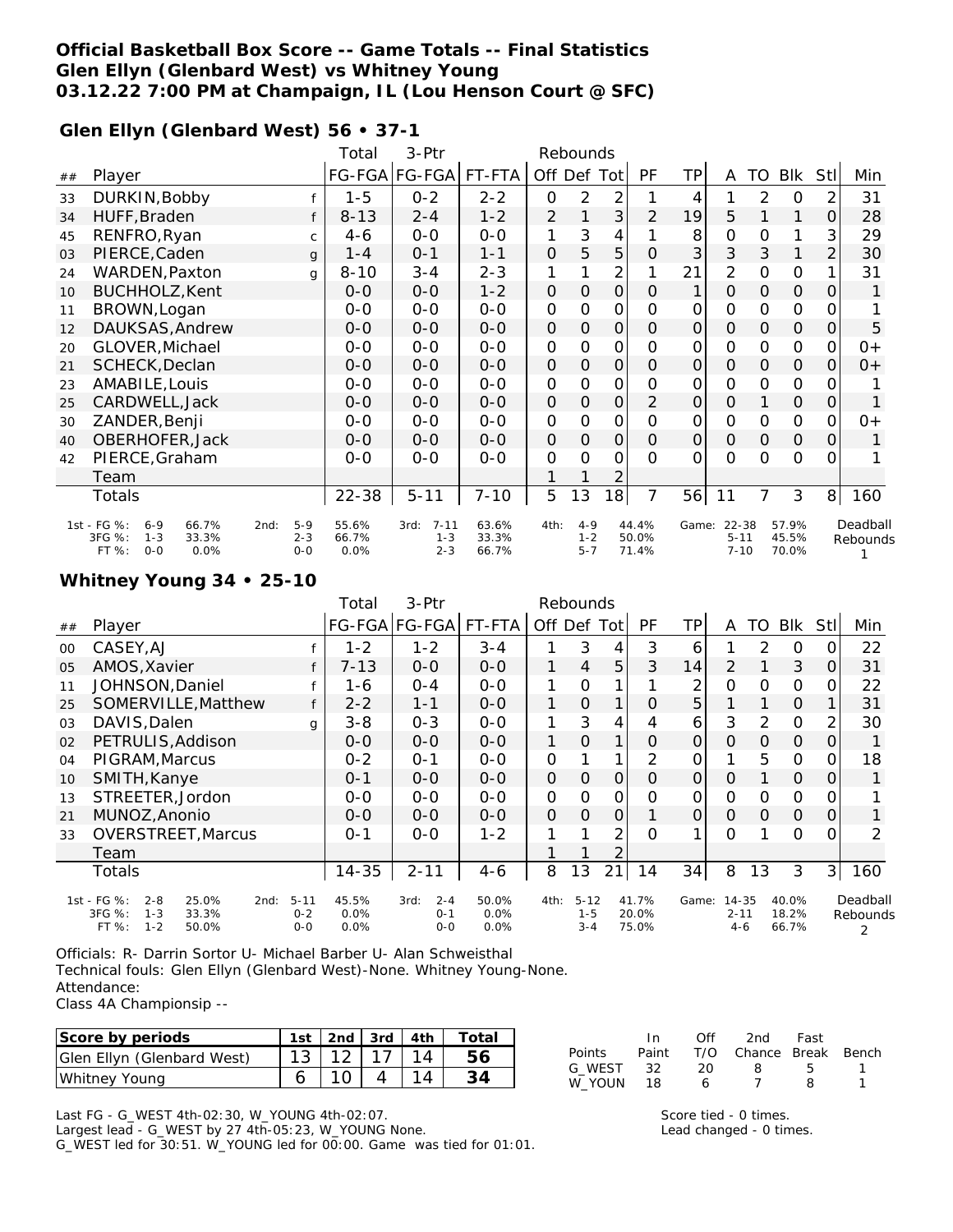## **Glen Ellyn (Glenbard West) vs Whitney Young 03.12.22 7:00 PM at Champaign, IL (Lou Henson Court @ SFC) 1st PERIOD Play-by-Play (Page 1)**

|      |          |                | Time Score Margi HOME/VISITOR        | Time Score Margi HOME/VISITOR |       |     |                |              |          |  |
|------|----------|----------------|--------------------------------------|-------------------------------|-------|-----|----------------|--------------|----------|--|
| 07:2 |          |                | MISSED 3 PTR by DAVIS, Dalen         |                               |       |     |                |              |          |  |
| 07:2 |          |                | REBOUND (DEF) by PIERCE, Caden       |                               | In    | Off | 2nd            | Fast         |          |  |
| 06:5 | $0 - 2$  | V <sub>2</sub> | GOOD! LAYUP by RENFRO, Ryan [PNT]    | 1st period-only               | Paint | T/O | Chance         | <b>Break</b> | Bench    |  |
| 06:5 |          |                | ASSIST by HUFF, Braden               | Glen Ellyn (Glenbard West     | 10    | 2   | 2              | 0            | $\Omega$ |  |
| 06:2 |          |                | MISSED JUMPER by DAVIS, Dalen        | Whitney Young                 | 2     | 0   | $\overline{2}$ | 0            | 0        |  |
| 06:2 |          |                | BLOCK by HUFF, Braden                |                               |       |     |                |              |          |  |
| 06:1 |          |                | REBOUND (DEF) by DURKIN, Bobby       |                               |       |     |                |              |          |  |
| 06:1 |          |                | TURNOVR by PIERCE, Caden             |                               |       |     |                |              |          |  |
| 05:5 |          |                | MISSED JUMPER by AMOS, Xavier        |                               |       |     |                |              |          |  |
| 05:5 |          |                | REBOUND (DEF) by HUFF, Braden        |                               |       |     |                |              |          |  |
| 05:2 | $0-5$    | V <sub>5</sub> | GOOD! 3 PTR by HUFF, Braden          |                               |       |     |                |              |          |  |
| 05:2 |          |                | ASSIST by PIERCE, Caden              |                               |       |     |                |              |          |  |
| 05:0 |          |                | FOUL by WARDEN, Paxton (P1T1)        |                               |       |     |                |              |          |  |
| 05:0 |          |                | MISSED FT SHOT by CASEY, AJ          |                               |       |     |                |              |          |  |
| 05:0 |          |                | REBOUND (OFF) by (DEADBALL)          |                               |       |     |                |              |          |  |
| 05:0 | $1 - 5$  | V <sub>4</sub> | GOOD! FT SHOT by CASEY, AJ           |                               |       |     |                |              |          |  |
| 04:3 |          |                | MISSED 3 PTR by DURKIN, Bobby        |                               |       |     |                |              |          |  |
| 04:3 |          |                | REBOUND (OFF) by HUFF, Braden        |                               |       |     |                |              |          |  |
| 04:3 | $1 - 7$  | V6             | GOOD! JUMPER by HUFF, Braden [PNT]   |                               |       |     |                |              |          |  |
| 04:1 |          |                | FOUL by DURKIN, Bobby (P1T2)         |                               |       |     |                |              |          |  |
| 03:5 | $4 - 7$  | $V_3$          | GOOD! 3 PTR by SOMERVILLE, Matthew   |                               |       |     |                |              |          |  |
| 03:5 |          |                | ASSIST by AMOS, Xavier               |                               |       |     |                |              |          |  |
| 03:1 |          |                | MISSED 3 PTR by PIERCE, Caden        |                               |       |     |                |              |          |  |
| 03:1 |          |                | REBOUND (DEF) by DAVIS, Dalen        |                               |       |     |                |              |          |  |
| 02:5 |          |                | MISSED LAYUP by DAVIS, Dalen         |                               |       |     |                |              |          |  |
| 02:5 |          |                | REBOUND (OFF) by CASEY, AJ           |                               |       |     |                |              |          |  |
| 02:4 |          |                | TURNOVR by CASEY, AJ                 |                               |       |     |                |              |          |  |
| 02:4 |          |                | FOUL by CASEY, AJ (P1T1)             |                               |       |     |                |              |          |  |
| 02:4 |          |                | <b>TIMEOUT MEDIA</b>                 |                               |       |     |                |              |          |  |
| 02:1 | $4-9$    | V <sub>5</sub> | GOOD! JUMPER by WARDEN, Paxton [PNT] |                               |       |     |                |              |          |  |
| 02:1 |          |                | ASSIST by HUFF, Braden               |                               |       |     |                |              |          |  |
| 01:5 |          |                | MISSED JUMPER by AMOS, Xavier        |                               |       |     |                |              |          |  |
| 01:5 |          |                | REBOUND (OFF) by (TEAM)              |                               |       |     |                |              |          |  |
| 01:1 | $6 - 9$  | $V_3$          | GOOD! LAYUP by AMOS, Xavier [PNT]    |                               |       |     |                |              |          |  |
| 01:1 |          |                | ASSIST by SOMERVILLE, Matthew        |                               |       |     |                |              |          |  |
| 00:5 | $6 - 11$ | V <sub>5</sub> | GOOD! LAYUP by HUFF, Braden [PNT]    |                               |       |     |                |              |          |  |
| 00:4 |          |                | MISSED 3 PTR by JOHNSON, Daniel      |                               |       |     |                |              |          |  |
| 00:4 |          |                | REBOUND (DEF) by WARDEN, Paxton      |                               |       |     |                |              |          |  |
| 00:3 |          |                | FOUL by DAVIS, Dalen (P1T2)          |                               |       |     |                |              |          |  |
| 00:3 | $6 - 13$ | V <sub>7</sub> | GOOD! LAYUP by RENFRO, Ryan [PNT]    |                               |       |     |                |              |          |  |
| 00:3 |          |                | ASSIST by PIERCE, Caden              |                               |       |     |                |              |          |  |
| 00:2 |          |                | TURNOVR by PIGRAM, Marcus            |                               |       |     |                |              |          |  |
| 00:2 |          |                | STEAL by RENFRO, Ryan                |                               |       |     |                |              |          |  |
|      |          |                |                                      |                               |       |     |                |              |          |  |
| 00:0 |          |                | MISSED LAYUP by DURKIN, Bobby        |                               |       |     |                |              |          |  |
| 00:0 |          |                | REBOUND (DEF) by CASEY, AJ           |                               |       |     |                |              |          |  |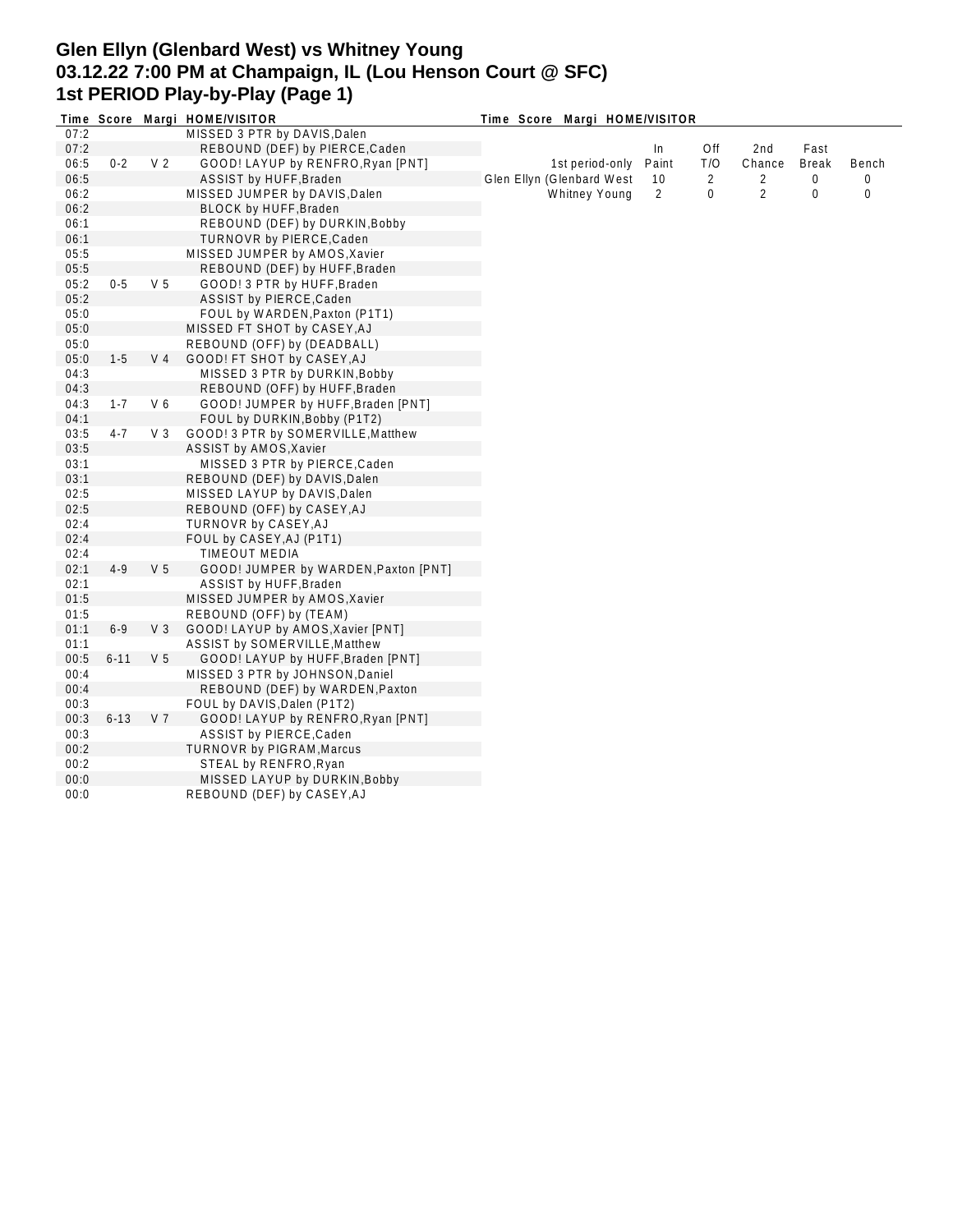# **Glen Ellyn (Glenbard West) vs Whitney Young 03.12.22 7:00 PM at Champaign, IL (Lou Henson Court @ SFC) 2nd PERIOD Play-by-Play (Page 1)**

|              |            |                | Time Score Margi HOME/VISITOR           |                               |              |                |                 |              |             |
|--------------|------------|----------------|-----------------------------------------|-------------------------------|--------------|----------------|-----------------|--------------|-------------|
| 07:4         |            |                | TURNOVR by PIERCE, Caden                | Time Score Margi HOME/VISITOR |              |                |                 |              |             |
| 07:4         |            |                | STEAL by DAVIS, Dalen                   |                               |              | Off            | 2 <sub>nd</sub> | Fast         |             |
| 07:4         | $8 - 13$   | V <sub>5</sub> | GOOD! JUMPER by AMOS, Xavier [PNT]      | 2nd period-only               | In.<br>Paint | T/O            | Chance          | <b>Break</b> | Bench       |
| 07:1         | $8 - 16$   | V <sub>8</sub> |                                         | Glen Ellyn (Glenbard West     | 4            | $\overline{2}$ | 0               | 0            | 0           |
|              |            |                | GOOD! 3 PTR by WARDEN, Paxton           |                               |              |                |                 |              |             |
| 07:1         |            |                | ASSIST by DURKIN, Bobby                 | Whitney Young                 | 6            | 4              | 2               | 4            | $\mathbf 0$ |
| 06:4         |            |                | TURNOVR by CASEY, AJ                    |                               |              |                |                 |              |             |
| 06:4         |            |                | STEAL by RENFRO, Ryan                   |                               |              |                |                 |              |             |
| 06:4         |            |                | FOUL by CASEY, AJ (P2T3)                |                               |              |                |                 |              |             |
| 06:1         |            | 8-18 V 10      | GOOD! JUMPER by WARDEN, Paxton [PNT]    |                               |              |                |                 |              |             |
| 05:4         |            |                | MISSED JUMPER by AMOS, Xavier           |                               |              |                |                 |              |             |
| 05:4         |            |                | REBOUND (OFF) by JOHNSON, Daniel        |                               |              |                |                 |              |             |
| 05:2         | $10-18$    | V8             | GOOD! JUMPER by AMOS, Xavier            |                               |              |                |                 |              |             |
| 05:2         |            |                | ASSIST by DAVIS, Dalen                  |                               |              |                |                 |              |             |
| 04:4         | 10-20 V 10 |                | GOOD! JUMPER by HUFF, Braden [PNT]      |                               |              |                |                 |              |             |
| 04:2         |            |                | MISSED 3 PTR by JOHNSON, Daniel         |                               |              |                |                 |              |             |
| 04:2         |            |                | REBOUND (DEF) by (TEAM)                 |                               |              |                |                 |              |             |
| 04:0         |            |                | MISSED 3 PTR by HUFF, Braden            |                               |              |                |                 |              |             |
| 04:0         |            |                | REBOUND (DEF) by AMOS, Xavier           |                               |              |                |                 |              |             |
| 03:5         | 12-20      | V8             | GOOD! LAYUP by DAVIS, Dalen [FB/PNT]    |                               |              |                |                 |              |             |
| 03:3         | 12-23 V 11 |                | GOOD! 3 PTR by WARDEN, Paxton           |                               |              |                |                 |              |             |
| 03:3         |            |                | ASSIST by HUFF, Braden                  |                               |              |                |                 |              |             |
| 03:0         |            |                | MISSED JUMPER by AMOS, Xavier           |                               |              |                |                 |              |             |
| 03:0         |            |                | REBOUND (DEF) by RENFRO, Ryan           |                               |              |                |                 |              |             |
| 03:0         |            |                | MISSED JUMPER by RENFRO, Ryan           |                               |              |                |                 |              |             |
| 03:0         |            |                | REBOUND (DEF) by DAVIS, Dalen           |                               |              |                |                 |              |             |
| 02:5         |            |                | MISSED JUMPER by JOHNSON, Daniel        |                               |              |                |                 |              |             |
| 02:5         |            |                | REBOUND (DEF) by PIERCE, Caden          |                               |              |                |                 |              |             |
| 02:3         |            |                | MISSED JUMPER by HUFF, Braden           |                               |              |                |                 |              |             |
| 02:3         |            |                | REBOUND (DEF) by AMOS, Xavier           |                               |              |                |                 |              |             |
| 02:3         |            |                | FOUL by HUFF, Braden (P1T3)             |                               |              |                |                 |              |             |
| 02:3         |            |                | <b>TIMEOUT MEDIA</b>                    |                               |              |                |                 |              |             |
| 01:5         |            |                | MISSED JUMPER by AMOS, Xavier           |                               |              |                |                 |              |             |
| 01:5         |            |                | BLOCK by RENFRO, Ryan                   |                               |              |                |                 |              |             |
| 01:5         |            |                | REBOUND (OFF) by AMOS, Xavier           |                               |              |                |                 |              |             |
| 01:5         |            |                | MISSED 3 PTR by JOHNSON, Daniel         |                               |              |                |                 |              |             |
| 01:5         |            |                | REBOUND (DEF) by RENFRO, Ryan           |                               |              |                |                 |              |             |
| 01:1         | 12-25 V 13 |                | GOOD! JUMPER by HUFF, Braden            |                               |              |                |                 |              |             |
| 01:1         |            |                | ASSIST by WARDEN, Paxton                |                               |              |                |                 |              |             |
| 00:5         |            |                | 14-25 V 11 GOOD! JUMPER by AMOS, Xavier |                               |              |                |                 |              |             |
| 00:5         |            |                | ASSIST by DAVIS, Dalen                  |                               |              |                |                 |              |             |
| 00:3         |            |                | TURNOVR by HUFF, Braden                 |                               |              |                |                 |              |             |
| 00:3         |            |                | STEAL by DAVIS, Dalen                   |                               |              |                |                 |              |             |
| 00:3         | $16 - 25$  | V <sub>9</sub> | GOOD! LAYUP by DAVIS, Dalen [FB/PNT]    |                               |              |                |                 |              |             |
| 00:2         |            |                | <b>TIMEOUT TEAM</b>                     |                               |              |                |                 |              |             |
| 00:0         |            |                | MISSED JUMPER by PIERCE, Caden          |                               |              |                |                 |              |             |
|              |            |                |                                         |                               |              |                |                 |              |             |
| 00:0<br>00:0 |            |                | <b>BLOCK by AMOS, Xavier</b>            |                               |              |                |                 |              |             |
|              |            |                | REBOUND (DEF) by OVERSTREET, Marcus     |                               |              |                |                 |              |             |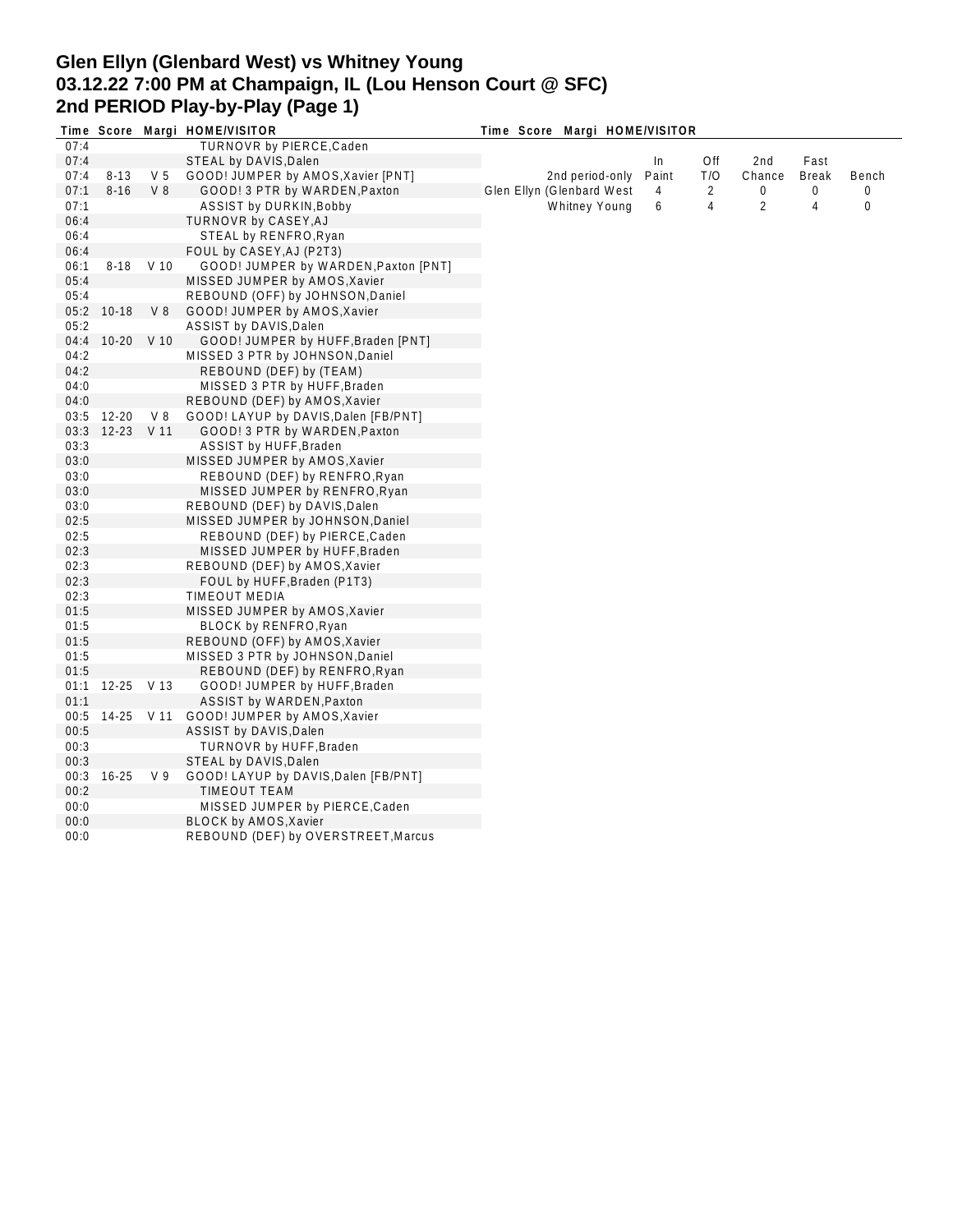# **Glen Ellyn (Glenbard West) vs Whitney Young 03.12.22 7:00 PM at Champaign, IL (Lou Henson Court @ SFC) 3rd PERIOD Play-by-Play (Page 1)**

|              |                 | Time Score Margi HOME/VISITOR                 | Time Score Margi HOME/VISITOR |       |     |        |              |       |
|--------------|-----------------|-----------------------------------------------|-------------------------------|-------|-----|--------|--------------|-------|
| 07:2         |                 | MISSED JUMPER by HUFF, Braden                 |                               |       |     |        |              |       |
| 07:2         |                 | REBOUND (OFF) by HUFF, Braden                 |                               | In    | Off | 2nd    | Fast         |       |
| 07:2         | 16-27 V 11      | GOOD! JUMPER by HUFF, Braden [PNT]            | 3rd period-only               | Paint | T/O | Chance | <b>Break</b> | Bench |
| 06:5         |                 | TURNOVR by SOMERVILLE, Matthew                | Glen Ellyn (Glenbard West     | 12    | 11  | 4      | 2            | 0     |
| 06:5         |                 | STEAL by PIERCE, Caden                        | <b>Whitney Young</b>          | 4     | 0   | 0      | 0            | 0     |
| 06:3         | 16-29 V 13      | GOOD! JUMPER by DURKIN, Bobby [PNT]           |                               |       |     |        |              |       |
| 06:1         |                 | FOUL by HUFF, Braden (P2T1)                   |                               |       |     |        |              |       |
| 06:0         | 18-29 V 11      | GOOD! DUNK by AMOS, Xavier [PNT]              |                               |       |     |        |              |       |
| 06:0         |                 | <b>ASSIST by PIGRAM, Marcus</b>               |                               |       |     |        |              |       |
| 05:3         | 18-31 V 13      | GOOD! JUMPER by WARDEN, Paxton [PNT]          |                               |       |     |        |              |       |
| 05:3         |                 | ASSIST by HUFF, Braden                        |                               |       |     |        |              |       |
| 05:2         |                 | 20-31 V 11 GOOD! JUMPER by AMOS, Xavier [PNT] |                               |       |     |        |              |       |
| 05:0         |                 | MISSED 3 PTR by DURKIN, Bobby                 |                               |       |     |        |              |       |
| 05:0         |                 | REBOUND (DEF) by (TEAM)                       |                               |       |     |        |              |       |
| 04:3         |                 | MISSED 3 PTR by PIGRAM, Marcus                |                               |       |     |        |              |       |
| 04:3         |                 | REBOUND (DEF) by RENFRO, Ryan                 |                               |       |     |        |              |       |
| 04:1         |                 | FOUL by AMOS, Xavier (P1T1)                   |                               |       |     |        |              |       |
| 03:5         |                 | <b>TURNOVR by DURKIN, Bobby</b>               |                               |       |     |        |              |       |
| 03:5         |                 | TIMEOUT MEDIA                                 |                               |       |     |        |              |       |
| 03:4         |                 | TURNOVR by DAVIS, Dalen                       |                               |       |     |        |              |       |
| 03:3         |                 | STEAL by PIERCE, Caden                        |                               |       |     |        |              |       |
| 03:3         | 20-33 V 13      | GOOD! LAYUP by PIERCE, Caden [FB/PNT]         |                               |       |     |        |              |       |
| 03:3         |                 | FOUL by DAVIS, Dalen (P2T2)                   |                               |       |     |        |              |       |
|              | 03:3 20-34 V 14 | GOOD! FT SHOT by PIERCE, Caden                |                               |       |     |        |              |       |
| 03:2         |                 | <b>TURNOVR by PIGRAM, Marcus</b>              |                               |       |     |        |              |       |
| 03:1         |                 |                                               |                               |       |     |        |              |       |
| 02:5         |                 | STEAL by WARDEN, Paxton                       |                               |       |     |        |              |       |
|              |                 | FOUL by CASEY, AJ (P3T3)                      |                               |       |     |        |              |       |
| 02:5<br>02:5 | 20-35 V 15      | GOOD! FT SHOT by HUFF, Braden                 |                               |       |     |        |              |       |
| 02:5         |                 | MISSED FT SHOT by HUFF, Braden                |                               |       |     |        |              |       |
|              |                 | REBOUND (DEF) by AMOS, Xavier                 |                               |       |     |        |              |       |
| 02:3         |                 | MISSED JUMPER by PIGRAM, Marcus               |                               |       |     |        |              |       |
| 02:3         |                 | REBOUND (DEF) by PIERCE, Caden                |                               |       |     |        |              |       |
| 02:0         |                 | MISSED JUMPER by PIERCE, Caden                |                               |       |     |        |              |       |
| 02:0         |                 | REBOUND (OFF) by RENFRO, Ryan                 |                               |       |     |        |              |       |
| 02:0         | 20-37 V 17      | GOOD! JUMPER by RENFRO, Ryan [PNT]            |                               |       |     |        |              |       |
| 01:5         |                 | <b>TURNOVR by AMOS, Xavier</b>                |                               |       |     |        |              |       |
| 01:5         |                 | STEAL by DURKIN, Bobby                        |                               |       |     |        |              |       |
| 01:4         | 20-40 V 20      | GOOD! 3 PTR by HUFF, Braden                   |                               |       |     |        |              |       |
| 01:4         |                 | ASSIST by WARDEN, Paxton                      |                               |       |     |        |              |       |
| 01:3         |                 | TIMEOUT TEAM                                  |                               |       |     |        |              |       |
| 01:1         |                 | <b>TURNOVR by OVERSTREET, Marcus</b>          |                               |       |     |        |              |       |
| 00:5         |                 | MISSED 3 PTR by HUFF, Braden                  |                               |       |     |        |              |       |
| 00:5         |                 | REBOUND (OFF) by (TEAM)                       |                               |       |     |        |              |       |
| 00:5         |                 | <b>TURNOVR by DURKIN, Bobby</b>               |                               |       |     |        |              |       |
| 00:3         |                 | TURNOVR by PIGRAM, Marcus                     |                               |       |     |        |              |       |
| 00:3         |                 | FOUL by PIGRAM, Marcus (P1T4)                 |                               |       |     |        |              |       |
| 00:0         |                 | TIMEOUT 30sec                                 |                               |       |     |        |              |       |
|              | 00:0 20-42 V 22 | GOOD! JUMPER by HUFF, Braden [PNT]            |                               |       |     |        |              |       |
|              |                 |                                               |                               |       |     |        |              |       |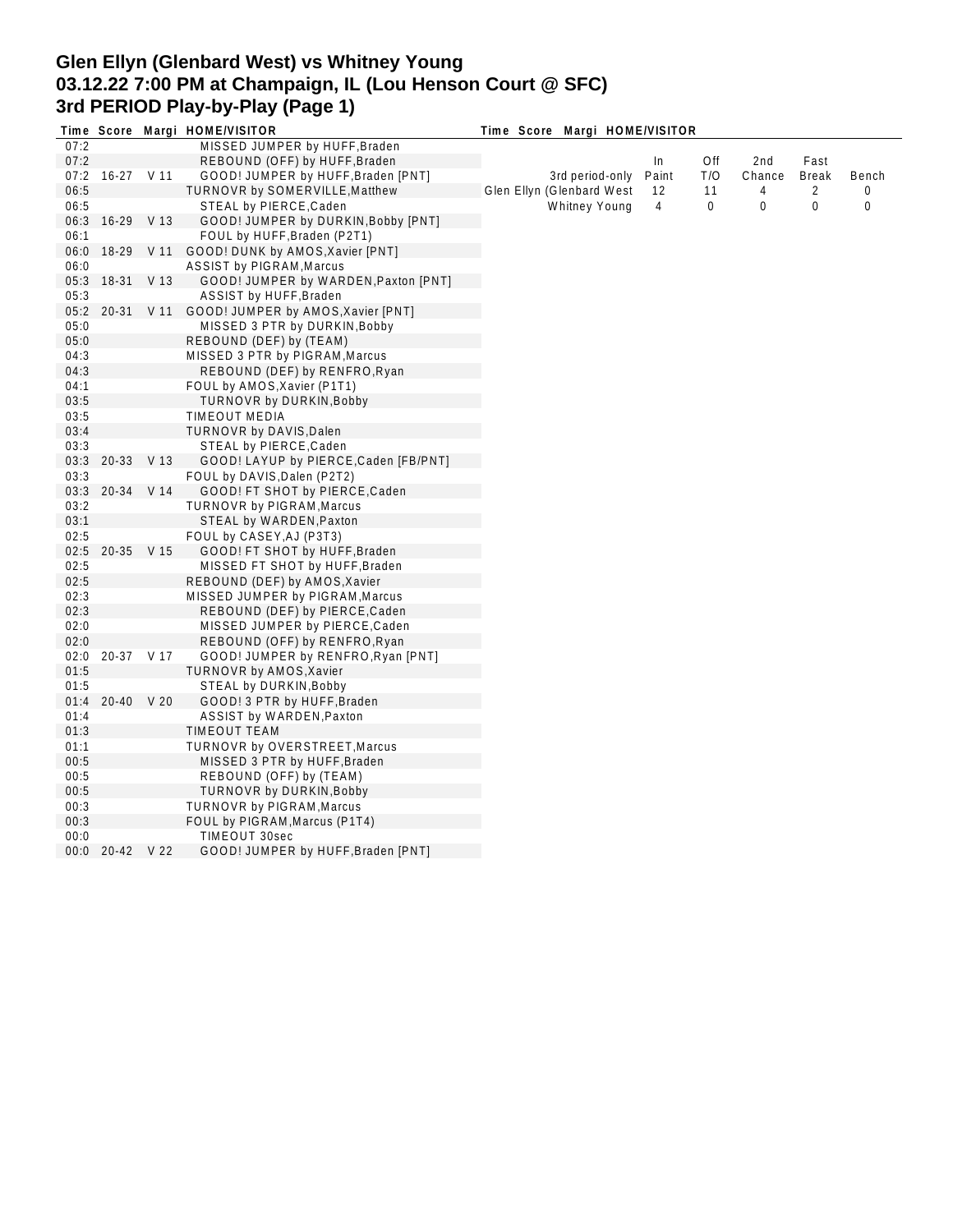# **Glen Ellyn (Glenbard West) vs Whitney Young 03.12.22 7:00 PM at Champaign, IL (Lou Henson Court @ SFC) 4th PERIOD Play-by-Play (Page 1)**

|              |                          |      | Time Score Margi HOME/VISITOR                                                              |      |                           |                      |                                  | Time Score Margi HOME/VISITOR |            |                                     |                      |       |  |  |
|--------------|--------------------------|------|--------------------------------------------------------------------------------------------|------|---------------------------|----------------------|----------------------------------|-------------------------------|------------|-------------------------------------|----------------------|-------|--|--|
| 07:4         |                          |      | TURNOVR by PIGRAM, Marcus                                                                  | 00:2 |                           |                      | TURNOVR by SMITH, Kanye          |                               |            |                                     |                      |       |  |  |
| 07:3         |                          |      | STEAL by RENFRO, Ryan                                                                      | 00:1 |                           |                      | FOUL by MUNOZ, Anonio (P1T11)    |                               |            |                                     |                      |       |  |  |
| 07:1         |                          |      | MISSED JUMPER by HUFF, Braden                                                              | 00:1 |                           |                      | MISSED FT SHOT by BUCHHOLZ, Kent |                               |            |                                     |                      |       |  |  |
| 07:1         |                          |      | REBOUND (DEF) by PIGRAM, Marcus                                                            | 00:1 |                           |                      | REBOUND (OFF) by (DEADBALL)      |                               |            |                                     |                      |       |  |  |
| 07:0         |                          |      | <b>TURNOVR by PIGRAM, Marcus</b>                                                           | 00:1 | 34-56 V 22                |                      |                                  |                               |            | GOOD! FT SHOT by BUCHHOLZ, Kent     |                      |       |  |  |
| 07:0         |                          |      | STEAL by DURKIN, Bobby                                                                     | 00:0 |                           |                      |                                  |                               |            | MISSED JUMPER by OVERSTREET, Marcus |                      |       |  |  |
| 07:0         |                          |      | FOUL by PIGRAM, Marcus (P2T5)                                                              | 00:0 |                           |                      |                                  |                               |            | REBOUND (OFF) by PETRULIS, Addison  |                      |       |  |  |
| 06:5         | 20-44 V 24               |      | FOUL by JOHNSON, Daniel (P1T6)                                                             |      |                           |                      |                                  |                               |            |                                     |                      |       |  |  |
| 06:5<br>06:5 |                          |      | GOOD! DUNK by WARDEN, Paxton [PNT]<br>ASSIST by HUFF, Braden                               |      |                           | 4th period-only      |                                  | In.<br>Paint                  | Off<br>T/O | 2nd<br>Chance                       | Fast<br><b>Break</b> | Bench |  |  |
| 06:4         |                          |      | FOUL by RENFRO, Ryan (P1T2)                                                                |      | Glen Ellyn (Glenbard West |                      |                                  | 6                             | 5          | 2                                   | 3                    |       |  |  |
|              | 06:4 21-44               |      | V 23 GOOD! FT SHOT by CASEY, AJ                                                            |      |                           | <b>Whitney Young</b> |                                  | 6                             | 2          | 3                                   | 4                    | 1     |  |  |
| 06:4         |                          |      | 22-44 V 22 GOOD! FT SHOT by CASEY, AJ                                                      |      |                           |                      |                                  |                               |            |                                     |                      |       |  |  |
| 06:3         |                          |      | MISSED 3 PTR by WARDEN, Paxton                                                             |      |                           |                      |                                  |                               |            |                                     |                      |       |  |  |
| 06:3         |                          |      | REBOUND (OFF) by WARDEN, Paxton                                                            |      |                           |                      |                                  |                               |            |                                     |                      |       |  |  |
|              | 06:2 22-46 V 24          |      | GOOD! LAYUP by WARDEN, Paxton [PNT]                                                        |      |                           |                      |                                  |                               |            |                                     |                      |       |  |  |
| 06:1         |                          |      | MISSED 3 PTR by DAVIS, Dalen                                                               |      |                           |                      |                                  |                               |            |                                     |                      |       |  |  |
| 06:1         |                          |      | BLOCK by PIERCE, Caden                                                                     |      |                           |                      |                                  |                               |            |                                     |                      |       |  |  |
| 06:1         |                          |      | REBOUND (OFF) by SOMERVILLE, Matthew                                                       |      |                           |                      |                                  |                               |            |                                     |                      |       |  |  |
| 06:1         |                          |      | MISSED 3 PTR by JOHNSON, Daniel                                                            |      |                           |                      |                                  |                               |            |                                     |                      |       |  |  |
| 06:1         |                          |      | REBOUND (OFF) by DAVIS, Dalen                                                              |      |                           |                      |                                  |                               |            |                                     |                      |       |  |  |
| 06:0         | 24-46                    |      | V 22 GOOD! LAYUP by DAVIS, Dalen [PNT]                                                     |      |                           |                      |                                  |                               |            |                                     |                      |       |  |  |
| 05:5         | 24-49 V 25               |      | GOOD! 3 PTR by WARDEN, Paxton [FB]                                                         |      |                           |                      |                                  |                               |            |                                     |                      |       |  |  |
| 05:5         |                          |      | ASSIST by PIERCE, Caden                                                                    |      |                           |                      |                                  |                               |            |                                     |                      |       |  |  |
| 05:4         |                          |      | TURNOVR by DAVIS, Dalen                                                                    |      |                           |                      |                                  |                               |            |                                     |                      |       |  |  |
| 05:4         |                          |      | FOUL by DAVIS, Dalen (P3T7)                                                                |      |                           |                      |                                  |                               |            |                                     |                      |       |  |  |
| 05:2         |                          |      | FOUL by AMOS, Xavier (P2T8)                                                                |      |                           |                      |                                  |                               |            |                                     |                      |       |  |  |
|              | 05:2 24-50<br>05:2 24-51 | V 26 | GOOD! FT SHOT by DURKIN, Bobby                                                             |      |                           |                      |                                  |                               |            |                                     |                      |       |  |  |
|              | 05:2 27-51               | V 27 | GOOD! FT SHOT by DURKIN, Bobby<br>V 24 GOOD! 3 PTR by CASEY, AJ                            |      |                           |                      |                                  |                               |            |                                     |                      |       |  |  |
| 05:2         |                          |      | ASSIST by AMOS, Xavier                                                                     |      |                           |                      |                                  |                               |            |                                     |                      |       |  |  |
| 04:3         |                          |      | MISSED LAYUP by WARDEN, Paxton                                                             |      |                           |                      |                                  |                               |            |                                     |                      |       |  |  |
| 04:3         |                          |      | BLOCK by AMOS, Xavier                                                                      |      |                           |                      |                                  |                               |            |                                     |                      |       |  |  |
| 04:3         |                          |      | REBOUND (DEF) by AMOS, Xavier                                                              |      |                           |                      |                                  |                               |            |                                     |                      |       |  |  |
| 04:3         |                          |      | FOUL by CARDWELL, Jack (P1T3)                                                              |      |                           |                      |                                  |                               |            |                                     |                      |       |  |  |
| 04:2         |                          |      | MISSED 3 PTR by CASEY, AJ                                                                  |      |                           |                      |                                  |                               |            |                                     |                      |       |  |  |
| 04:2         |                          |      | REBOUND (DEF) by PIERCE, Caden                                                             |      |                           |                      |                                  |                               |            |                                     |                      |       |  |  |
| 03:5         |                          |      | TIMEOUT 30sec                                                                              |      |                           |                      |                                  |                               |            |                                     |                      |       |  |  |
| 03:3         |                          |      | FOUL by DAVIS, Dalen (P4T9)                                                                |      |                           |                      |                                  |                               |            |                                     |                      |       |  |  |
| 03:3         |                          |      | MISSED FT SHOT by WARDEN, Paxton                                                           |      |                           |                      |                                  |                               |            |                                     |                      |       |  |  |
| 03:3         |                          |      | REBOUND (DEF) by CASEY, AJ                                                                 |      |                           |                      |                                  |                               |            |                                     |                      |       |  |  |
| 03:2         |                          |      | 29-51 V 22 GOOD! JUMPER by AMOS, Xavier                                                    |      |                           |                      |                                  |                               |            |                                     |                      |       |  |  |
| 03:2         |                          |      | ASSIST by CASEY, AJ                                                                        |      |                           |                      |                                  |                               |            |                                     |                      |       |  |  |
| 03:0         |                          |      | TURNOVR by PIERCE, Caden                                                                   |      |                           |                      |                                  |                               |            |                                     |                      |       |  |  |
| 03:0         |                          |      | STEAL by SOMERVILLE, Matthew<br>03:0 31-51 V 20 GOOD! LAYUP by SOMERVILLE, Matthew [FB/PNT |      |                           |                      |                                  |                               |            |                                     |                      |       |  |  |
|              | 02:3 31-53 V 22          |      | GOOD! JUMPER by RENFRO, Ryan [PNT]                                                         |      |                           |                      |                                  |                               |            |                                     |                      |       |  |  |
| 02:2         |                          |      | MISSED 3 PTR by DAVIS, Dalen                                                               |      |                           |                      |                                  |                               |            |                                     |                      |       |  |  |
| 02:2         |                          |      | REBOUND (DEF) by DURKIN, Bobby                                                             |      |                           |                      |                                  |                               |            |                                     |                      |       |  |  |
| 02:1         |                          |      | MISSED LAYUP by RENFRO, Ryan                                                               |      |                           |                      |                                  |                               |            |                                     |                      |       |  |  |
| 02:1         |                          |      | BLOCK by AMOS, Xavier                                                                      |      |                           |                      |                                  |                               |            |                                     |                      |       |  |  |
| 02:1         |                          |      | REBOUND (DEF) by DAVIS, Dalen                                                              |      |                           |                      |                                  |                               |            |                                     |                      |       |  |  |
| 02:0         | 33-53 V 20               |      | GOOD! LAYUP by JOHNSON, Daniel [FB/PNT]                                                    |      |                           |                      |                                  |                               |            |                                     |                      |       |  |  |
| 02:0         |                          |      | ASSIST by DAVIS, Dalen                                                                     |      |                           |                      |                                  |                               |            |                                     |                      |       |  |  |
| 01:5         |                          |      | <b>TIMEOUT TEAM</b>                                                                        |      |                           |                      |                                  |                               |            |                                     |                      |       |  |  |
| 01:4         |                          |      | MISSED LAYUP by DURKIN, Bobby                                                              |      |                           |                      |                                  |                               |            |                                     |                      |       |  |  |
| 01:4         |                          |      | REBOUND (DEF) by CASEY, AJ                                                                 |      |                           |                      |                                  |                               |            |                                     |                      |       |  |  |
| 01:3         |                          |      | MISSED JUMPER by AMOS, Xavier                                                              |      |                           |                      |                                  |                               |            |                                     |                      |       |  |  |
| 01:3         |                          |      | REBOUND (DEF) by PIERCE, Caden                                                             |      |                           |                      |                                  |                               |            |                                     |                      |       |  |  |
| 01:1         |                          |      | FOUL by AMOS, Xavier (P3T10)                                                               |      |                           |                      |                                  |                               |            |                                     |                      |       |  |  |
| 01:1         | 33-54 V 21               |      | GOOD! FT SHOT by WARDEN, Paxton                                                            |      |                           |                      |                                  |                               |            |                                     |                      |       |  |  |
| 01:1         | 33-55 V 22               |      | GOOD! FT SHOT by WARDEN, Paxton<br>MISSED JUMPER by SMITH, Kanye                           |      |                           |                      |                                  |                               |            |                                     |                      |       |  |  |
| 01:0<br>01:0 |                          |      | REBOUND (OFF) by OVERSTREET, Marcus                                                        |      |                           |                      |                                  |                               |            |                                     |                      |       |  |  |
| 00:5         |                          |      | FOUL by CARDWELL, Jack (P2T4)                                                              |      |                           |                      |                                  |                               |            |                                     |                      |       |  |  |
| 00:5         |                          |      | MISSED FT SHOT by OVERSTREET, Marcus                                                       |      |                           |                      |                                  |                               |            |                                     |                      |       |  |  |
| 00:5         |                          |      | REBOUND (OFF) by (DEADBALL)                                                                |      |                           |                      |                                  |                               |            |                                     |                      |       |  |  |
| 00:5         | 34-55 V 21               |      | GOOD! FT SHOT by OVERSTREET, Marcus                                                        |      |                           |                      |                                  |                               |            |                                     |                      |       |  |  |
| 00:3         |                          |      | TURNOVR by CARDWELL, Jack                                                                  |      |                           |                      |                                  |                               |            |                                     |                      |       |  |  |
|              |                          |      |                                                                                            |      |                           |                      |                                  |                               |            |                                     |                      |       |  |  |